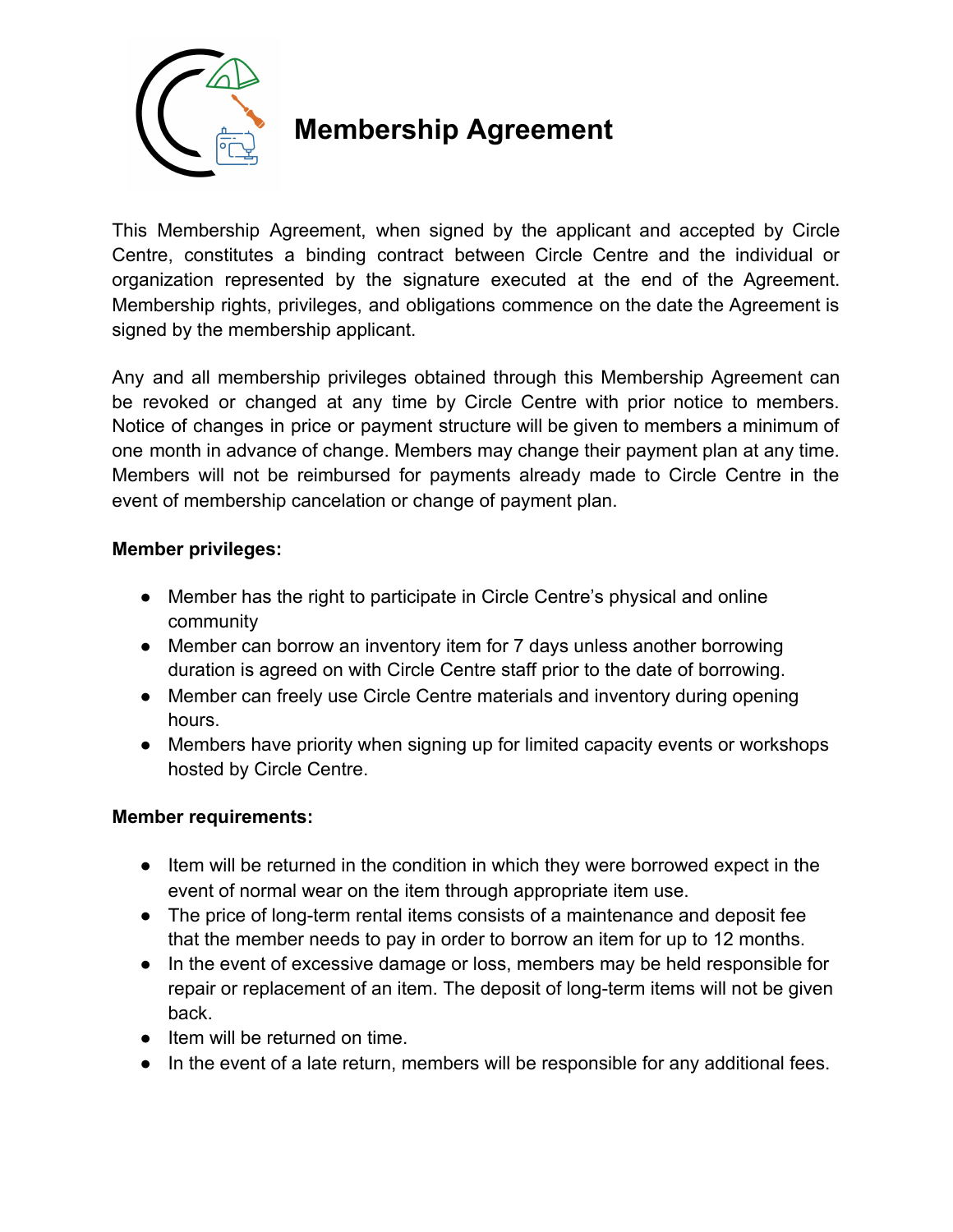- When a member returns a long-term rental item earlier than initially agreed, still only the deposit will be reimbursed.
- If a member wishes to extend the borrowing of a long-term (from 12 24 months), an extension fee will be due that equals the amount of the maintenance fee.

## **Circle Centre requirements:**

- Circle Centre is responsible for providing members with clean and functioning inventory items.
- Circle Centre must give prior notice to members if changes in agreement are made.
- Circle Centre will notify member of the required return date of the item and will issue a warning in the event of a late return before additional charges incur.
- Circle Centre must give back the deposit of long-term rental items to the member after proper returnal.

Circle Centre is not liable for any injuries or harm incurred by members when using borrowed inventory items.

Member agrees they meet all requirements and will notify Circle Centre if any requirements are not met during the time of the agreement term.

Applicant's information will be documented during membership sign up and may be updated or changed at any point of the agreement term. Member contact and personal information will not be given to any third party and will only be used by authorized Circle Centre staff to contact Members about their membership and rentals. If Member gives permission, Circle Centre may use Member's email address for additional communication such as quarterly newsletters and updates.

No portion of this Agreement may be sold or transferred to a party not participating in this membership agreement without prior written approval.

This agreement shall remain in effect until one or more of the following occur:

- Member fails to meet any requirements of membership
- Agreement term lapses without further terms or agreements added
- Circle Centre ceases to operate